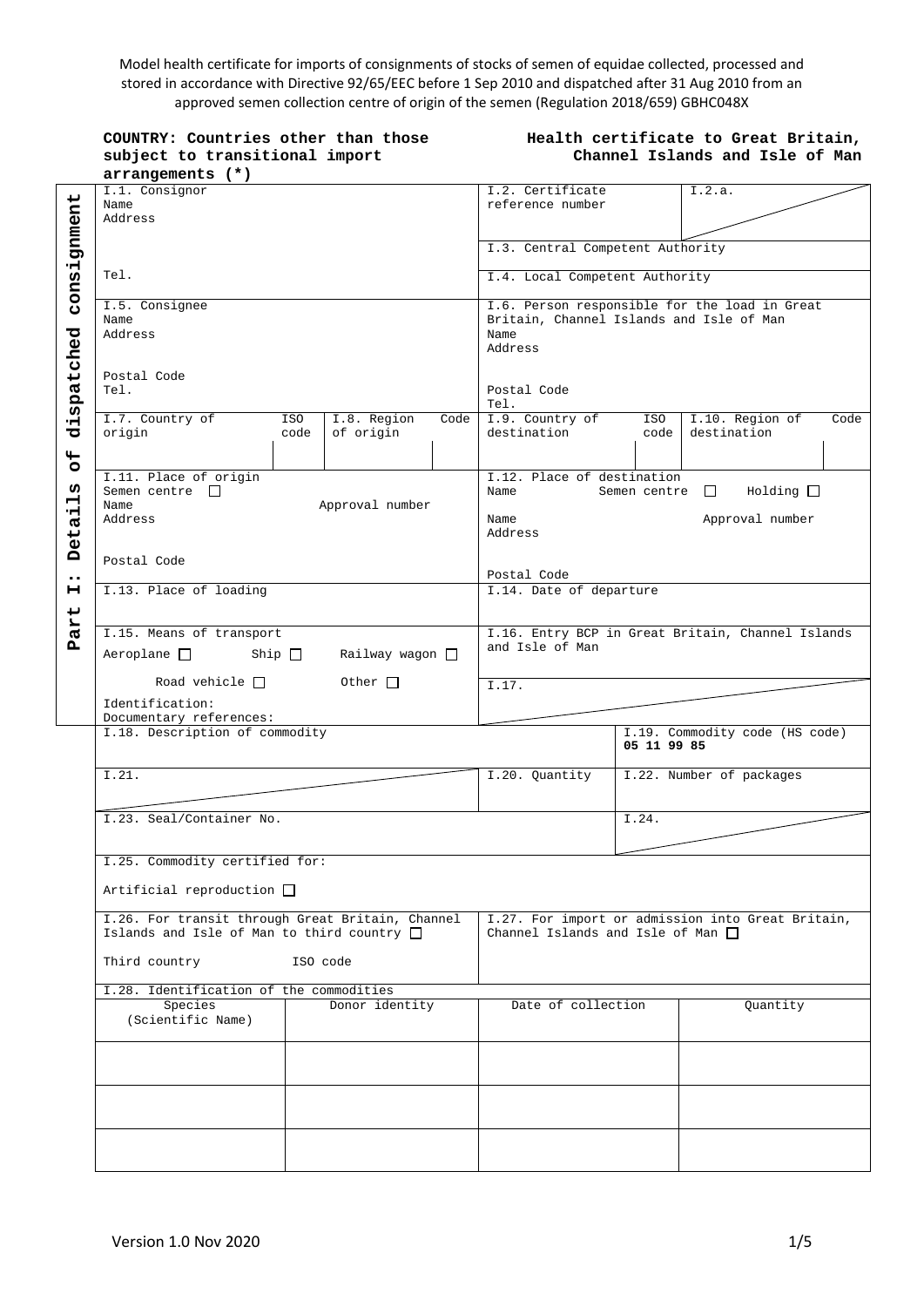# **COUNTRY: Countries other than those subject to transitional import**

**arrangements (\*)** II. Health information **II.a.** Certificate II.b. Certification **Part II: Certification** reference number I, the undersigned, official veterinarian, of the exporting country (2)………………………………………………………………… hereby  *(name of exporting country)* certify that: II.1. The semen collection centre in which the semen described above was collected, processed and stored for export to Great Britain:  $\ddot{\phantom{a}}$ II.1.1. is approved and supervised by the competent authority according to the conditions of  $H$ Chapter I, Annex D to Directive 92/65/EEC, Part II.1.2. is situated in the territory or in the case of regionalisation according to Article 13 of Directive 2009/156/EC ( $^6$ ) in a part of the territory of the country of export which was on the day the semen was collected until the date of dispatch free of: African horse sickness, in accordance with retained EU law, Venezuelan equine encephalomyelitis for 2 years, - glanders and dourine for 6 months; II.1.3. was during the period commencing 30 days prior to the date of collection of the semen until the day of its dispatch not subject to a prohibition order for animal health reasons which laid down one of the following conditions: II.1.3.1. if not all the animals of species susceptible to the disease located in the holding were slaughtered or killed, the prohibition lasted for: - 6 months, beginning on the day on which the equidae suffering from the disease are slaughtered, in the case of equine encephalomyelitis, a period required to carry out with negative result two Coggins tests 3 months apart in the animals remaining after the infected animals have been slaughtered, in the case of infectious equine anaemia, - 6 months, in the case of vesicular stomatitis, one month from the last recorded case, in the case of rabies, 15 days from the last recorded case, in the case of anthrax. II.1.3.2. if all the animals of species susceptible to the disease located in the holding have been slaughtered or killed and the premises disinfected, the prohibition lasted for 30 days, or 15 days in the case of anthrax, beginning on the day on which following the destruction of the animals the disinfection of the premises was satisfactorily completed; II.1.4. contained during the period commencing 30 days prior to semen collection and lasting until the date of its dispatch only equidae which were free of clinical signs of equine viral arteritis and contagious equine metritis, II.2. Prior to entering the semen collection centre the donor stallions and any other equidae located in the centre: II.2.1. were continuously resident for 3 months (or since entry if they were directly imported from Great Britain during the 3 months period) in the territory or in the case of regionalisation in a part of the territory( $^1$ ) of the country of export which was during that period free of: - African horse sickness, in accordance with retained EU law Venezuelan equine encephalomyelitis for 2 years, - glanders for 6 months, dourine for 6 months;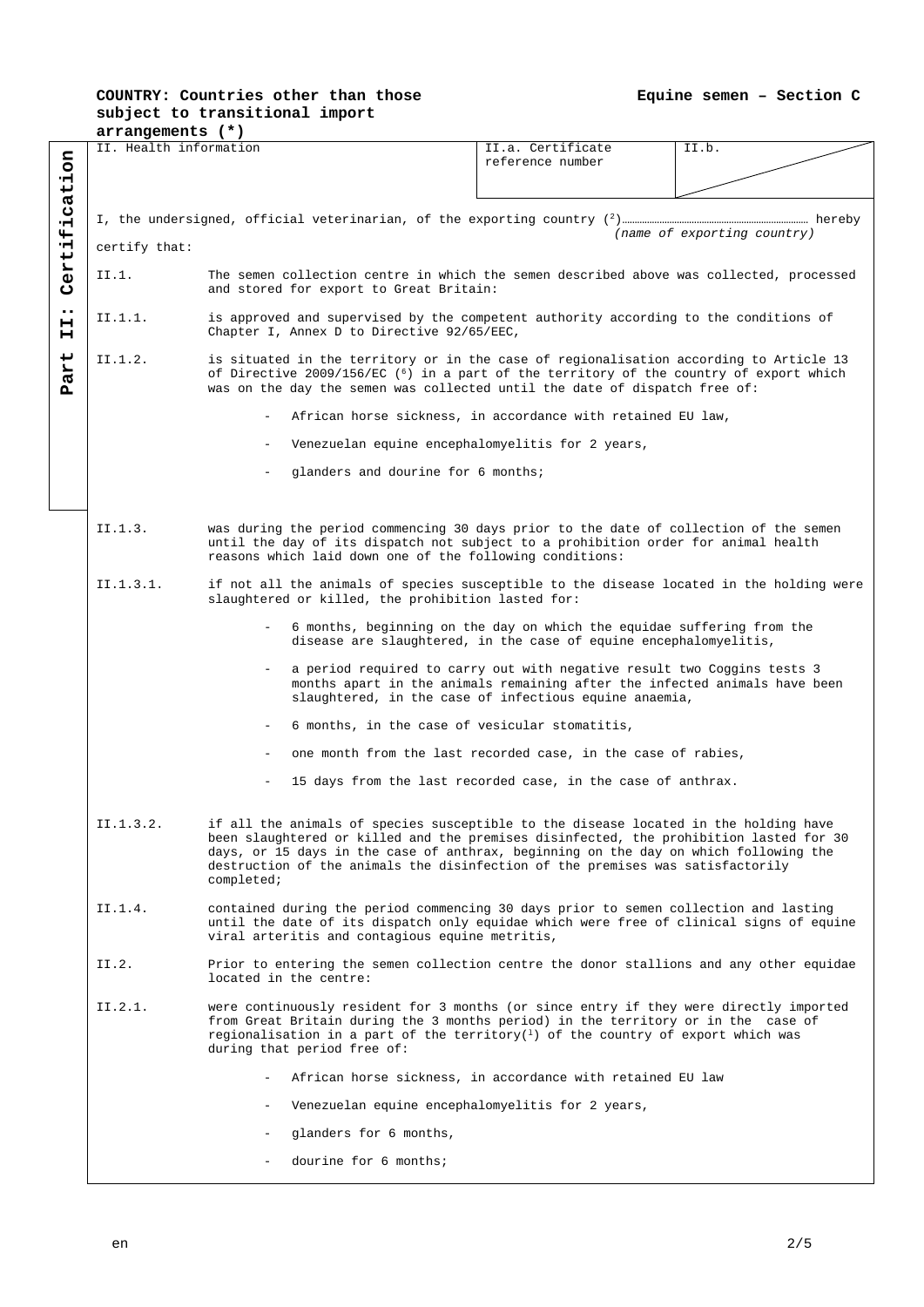# **COUNTRY: Countries other than those subject to transitional import**

 **Equine semen – Section C** 

|              | arrangements (*)                                                                                                                                                                                                                                                                                                                            |                                                                               |       |
|--------------|---------------------------------------------------------------------------------------------------------------------------------------------------------------------------------------------------------------------------------------------------------------------------------------------------------------------------------------------|-------------------------------------------------------------------------------|-------|
|              | II. Health information                                                                                                                                                                                                                                                                                                                      | II.a. Certificate                                                             | II.b. |
|              |                                                                                                                                                                                                                                                                                                                                             | reference number                                                              |       |
|              |                                                                                                                                                                                                                                                                                                                                             |                                                                               |       |
|              |                                                                                                                                                                                                                                                                                                                                             |                                                                               |       |
| $(1)$ either | [II.2.2. originated from the territory of the country of export which was on the day of                                                                                                                                                                                                                                                     | admission into the centre free of vesicular stomatitis for 6 months, ]        |       |
| $(^1)$ or    | [II.2.2. were tested by a virus neutralisation test for vesicular stomatitis in a blood                                                                                                                                                                                                                                                     |                                                                               |       |
|              |                                                                                                                                                                                                                                                                                                                                             | entering the centre, with negative result at serum dilution of $1$ in $12i$ ] |       |
| II.2.3.      | originated from holdings which on the day of admission onto the centre fulfilled the<br>requirements of point II.1.3;                                                                                                                                                                                                                       |                                                                               |       |
| II.3.        | The semen described above was collected from donor stallions, which:                                                                                                                                                                                                                                                                        |                                                                               |       |
| II.3.1.      | on the day the semen was collected have not shown clinical signs of an infectious or<br>contagious disease,                                                                                                                                                                                                                                 |                                                                               |       |
| II.3.2.      | during at least 30 days prior to collection of the semen have not been used for natural<br>service,                                                                                                                                                                                                                                         |                                                                               |       |
| II.3.3.      | during the last 30 days prior to collection of the semen have been kept on holdings where no<br>equine animal showed clinical signs of equine viral arteritis,                                                                                                                                                                              |                                                                               |       |
| II.3.4.      | during the last 60 days prior to collection of the semen have been kept on holdings where no<br>equine animal showed clinical signs of contagious equine metritis,                                                                                                                                                                          |                                                                               |       |
| II.3.5.      | to the best of my knowledge and as far as I could ascertain have not been in contact with<br>equidae suffering from an infectious or contagious disease the 15 days immediately preceding<br>the collection of the semen;                                                                                                                   |                                                                               |       |
| II.3.6.      | have undergone the following animal health tests carried out in a laboratory recognised by<br>the competent authority, in accordance with a test programme as specified in point II.3.7:                                                                                                                                                    |                                                                               |       |
|              | II.3.6.1. an agar-gel immuno-diffusion test (Coggins test) for equine infectious anaemia with negative<br>result $(3)$ ;                                                                                                                                                                                                                    |                                                                               |       |
|              | $(1)$ either [II.3.6.2. a serum neutralisation test for equine viral arteritis with negative result at a<br>serum dilution of 1 in 4;]                                                                                                                                                                                                      |                                                                               |       |
| $(1)$ or     | [II.3.6.2. a virus isolation test for equine viral arteritis carried out with negative<br>result on an aliquot of the entire semen; ]                                                                                                                                                                                                       |                                                                               |       |
|              | II.3.6.3. a test for contagious equine metritis carried out on two occasions with an interval of 7<br>days by isolation of Taylorella equigenitalis from pre-ejaculatory fluid or a semen sample<br>and from genital swabs taken at least from the penile sheath, urethra and from the urethral<br>fossa with negative result in each case; |                                                                               |       |
| II.3.7.      | have been subjected to one of the following test programmes $(5)$ :                                                                                                                                                                                                                                                                         |                                                                               |       |
| II.3.7.1.    | The donor stallion was continuously resident on the collection centre for at least 30 days<br>prior to the semen collection, and during the collection period, and no equidae on the<br>collection centre came during that time into direct contact with equidae of lower health<br>status than the donor stallions.                        |                                                                               |       |
|              |                                                                                                                                                                                                                                                                                                                                             |                                                                               |       |
|              | period and at least at the beginning of the<br>breeding season;                                                                                                                                                                                                                                                                             |                                                                               |       |
|              |                                                                                                                                                                                                                                                                                                                                             |                                                                               |       |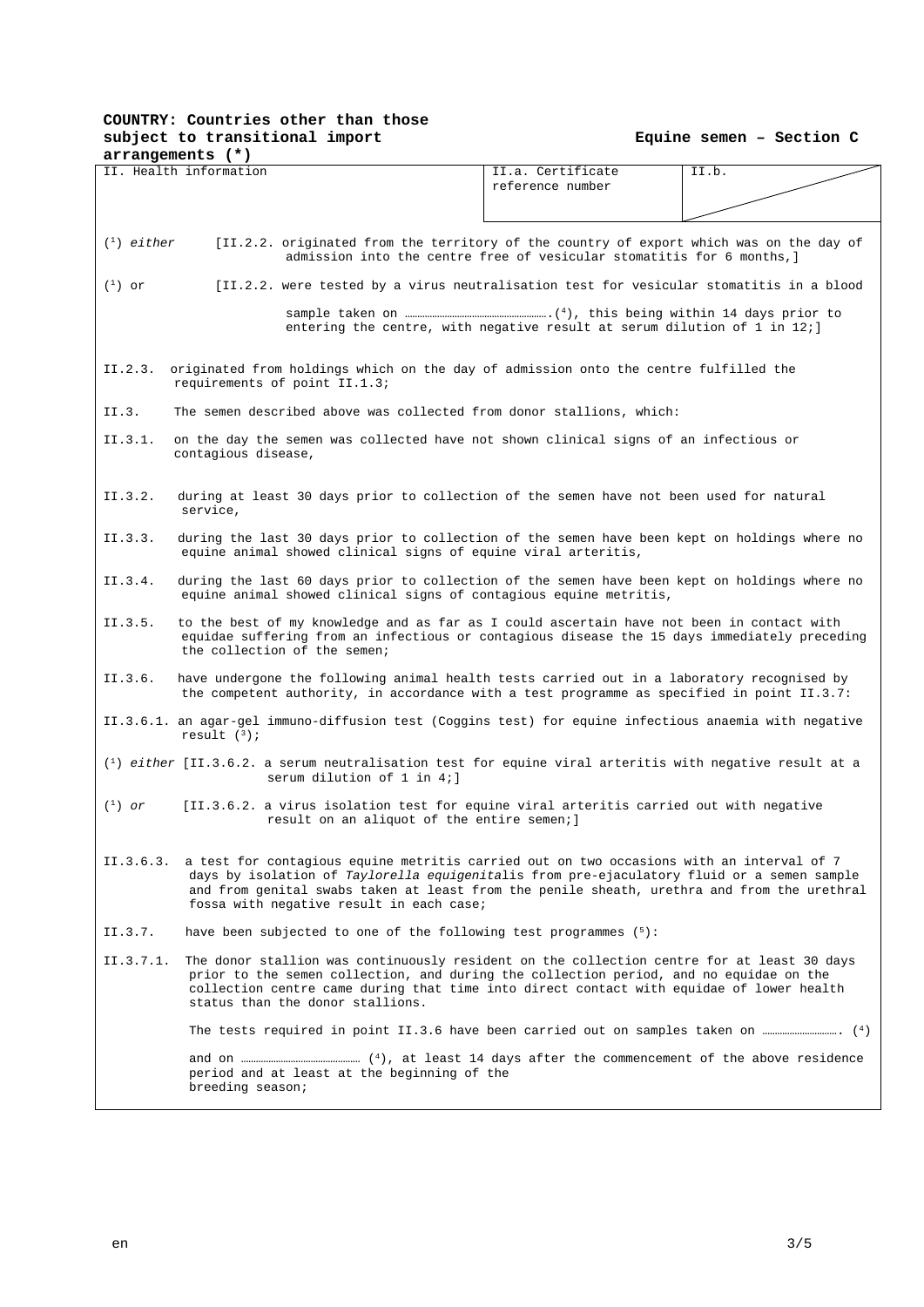# **COUNTRY: Countries other than those subject to transitional import**

|  |  |  | Equine semen - Section C |  |  |
|--|--|--|--------------------------|--|--|
|--|--|--|--------------------------|--|--|

| arrangements (*) |                                                                                                                                                                                                                                   |                   |       |  |  |
|------------------|-----------------------------------------------------------------------------------------------------------------------------------------------------------------------------------------------------------------------------------|-------------------|-------|--|--|
|                  | II. Health information                                                                                                                                                                                                            | II.a. Certificate | II.b. |  |  |
|                  |                                                                                                                                                                                                                                   | reference number  |       |  |  |
|                  |                                                                                                                                                                                                                                   |                   |       |  |  |
|                  |                                                                                                                                                                                                                                   |                   |       |  |  |
| II.3.7.2.        | The donor stallion was not continuously resident on the collection centre or other equidae<br>on the collection centre came into direct contact with equidae of lower health status than<br>the donor stallions.                  |                   |       |  |  |
|                  |                                                                                                                                                                                                                                   |                   |       |  |  |
|                  | and at least at the beginning of breeding season.                                                                                                                                                                                 |                   |       |  |  |
|                  | The test required in point II.3.6.1 was last carried out on a sample of blood taken not                                                                                                                                           |                   |       |  |  |
|                  |                                                                                                                                                                                                                                   |                   |       |  |  |
|                  | $\binom{1}{1}$ either [The test required in point II.3.6.2 was last carried out not more than 30 days before the                                                                                                                  |                   |       |  |  |
|                  |                                                                                                                                                                                                                                   |                   |       |  |  |
| $(1)$ or         | [The non-shedder state of the seropositive stallion for equine viral arteritis was<br>confirmed by a virus isolation test which was carried out not more than one year before                                                     |                   |       |  |  |
|                  |                                                                                                                                                                                                                                   |                   |       |  |  |
| II.3.7.3.        | The tests required in point II.3.6 have been carried out during the 30 days mandatory<br>storage period of frozen semen and not less than 14 days after the collection of the semen                                               |                   |       |  |  |
|                  |                                                                                                                                                                                                                                   |                   |       |  |  |
| II.4.            | The semen described above was collected, processed, stored and transported under<br>conditions which comply with the requirements of Chapter II and III of Annex D to<br>Directive 92/65/EEC.                                     |                   |       |  |  |
| Notes            |                                                                                                                                                                                                                                   |                   |       |  |  |
|                  | (*) Those countries subject to the transitional import arrangements include: an EU member State;<br>Liechtenstein; Norway and Switzerland.                                                                                        |                   |       |  |  |
|                  | References to European Union legislation within this certificate are references to direct EU<br>legislation which has been retained in Great Britain (retained EU law as defined in the European Union<br>(Withdrawal) Act 2018). |                   |       |  |  |
|                  | References to Great Britain in this certificate include Channel Islands and Isle of Man.                                                                                                                                          |                   |       |  |  |
| Part I:          |                                                                                                                                                                                                                                   |                   |       |  |  |
| Box $1.11$ .:    | The place of origin shall correspond to the semen collection centre of the semen origin.                                                                                                                                          |                   |       |  |  |
| Box 1.22.:       | The number of packages shall correspond to the number of containers.                                                                                                                                                              |                   |       |  |  |
| Box $1.23$ .:    | The identification of container and seal number shall be indicated.                                                                                                                                                               |                   |       |  |  |
| Box 1.28.:       | The donor identity shall correspond to the official identification of the animal.                                                                                                                                                 |                   |       |  |  |
|                  | The date of collection shall be indicated in the following format: dd/mm/yyyy.                                                                                                                                                    |                   |       |  |  |
|                  |                                                                                                                                                                                                                                   |                   |       |  |  |
|                  |                                                                                                                                                                                                                                   |                   |       |  |  |
|                  |                                                                                                                                                                                                                                   |                   |       |  |  |
|                  |                                                                                                                                                                                                                                   |                   |       |  |  |
|                  |                                                                                                                                                                                                                                   |                   |       |  |  |
|                  |                                                                                                                                                                                                                                   |                   |       |  |  |